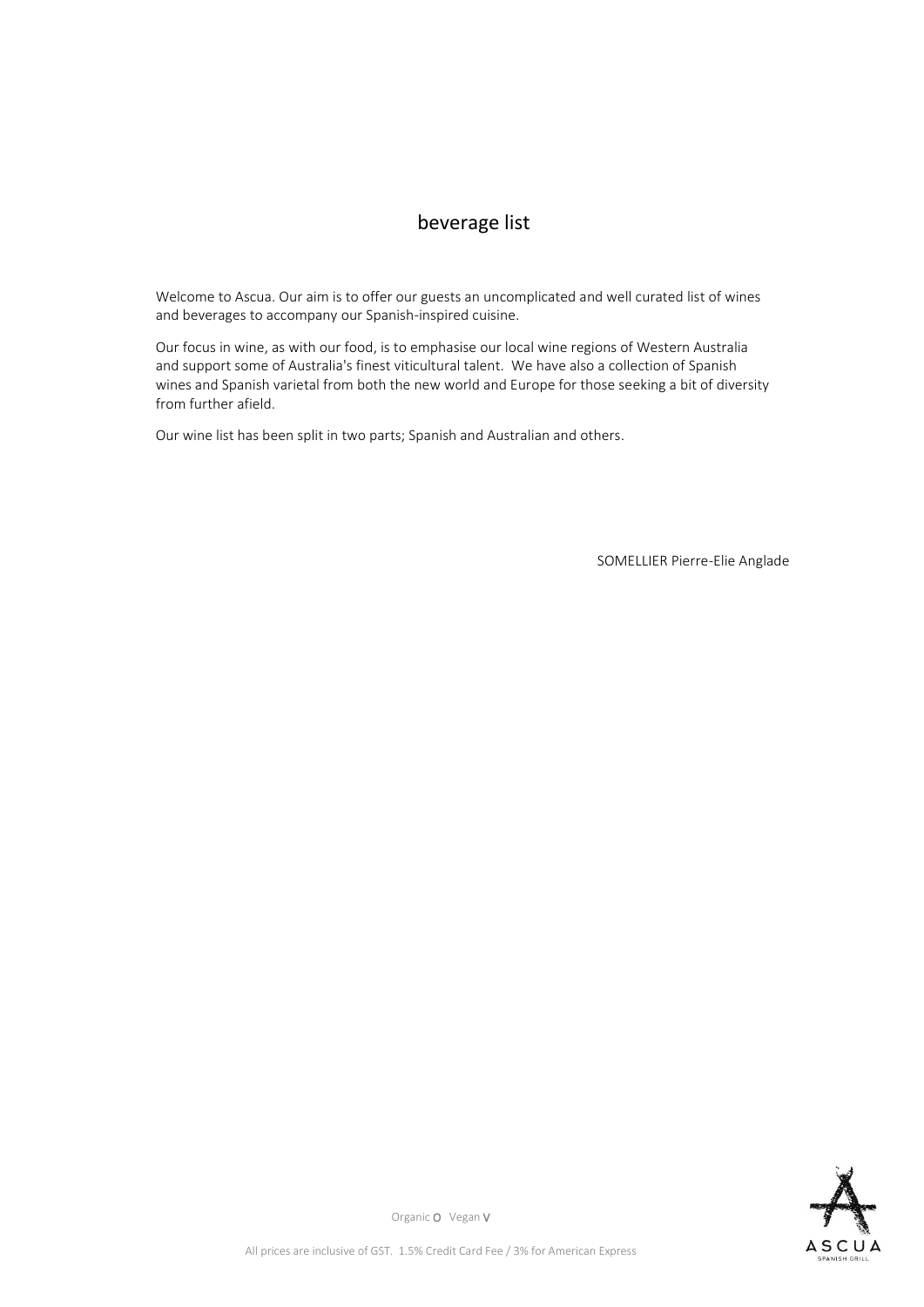#### cocktails

| El Bulevar, Pampelle Aperitif, house vermouth<br>La Lechuza, Little Owl Espresso, tawny port, vanilla<br>Jerez de Toro, Oloroso, Naked Grouse Scotch Whisky, chocolate (served hot or cold)<br>Frutas Electrico, fino sherry, Esprit de Figues, seasonal fruit |                    | 18 |
|----------------------------------------------------------------------------------------------------------------------------------------------------------------------------------------------------------------------------------------------------------------|--------------------|----|
|                                                                                                                                                                                                                                                                |                    | 18 |
|                                                                                                                                                                                                                                                                |                    | 18 |
|                                                                                                                                                                                                                                                                |                    | 18 |
| beer                                                                                                                                                                                                                                                           |                    |    |
| Black Kite Ginger Beer 3.5%                                                                                                                                                                                                                                    | Margaret River, WA | 12 |

| Corona 4.5%        | Mexico City, Mexico |                 |
|--------------------|---------------------|-----------------|
| Alhambra 1925 6.4% | Granada, Spain      |                 |
| Feral Hop Hog 5.8% | Baskerville.WA      | 12 <sup>1</sup> |
| Negra Modelo 5.4%  | Mexico City, Mexico | 12 <sup>1</sup> |
|                    |                     |                 |

| sherry                                            |               | 75ml |
|---------------------------------------------------|---------------|------|
| Toro Albala 'Electrico', (dry style)              | Fino          |      |
| Equipo Navazos 'I think'<br>(dry style)           | Manzanilla    |      |
| Toro Albala 'Marques de poley' (semi-sweet style) | Oloroso       |      |
| Toro Albala Don PX, 2015 (sweet style)            | Pedro Xeminez |      |
| Bernabeleva 'Cantouverdas' (sweet style)          | Moscatel      | 18   |

### WINES BY THE GLASS & CARAFE

### sparkling wine

| sparkling wine     |    |  |
|--------------------|----|--|
| Catalonia, Spain   | 12 |  |
| Margaret River, WA | 12 |  |
| Epernay, France    | 25 |  |
|                    |    |  |

# white wine **150ml 150ml 150ml**

| Castillo del Moro, Airen blend 2016    | Castilla, Spain        | 11    | 33    |
|----------------------------------------|------------------------|-------|-------|
| Mengoba Brezo, Godello 2014 O          | Bierzo, Spain          | 12.5  | 39    |
| Telmo Basa, Verdejo 2016               | Rueda, Spain           | 12.5  | 39    |
| Abadia San Campio Albarino 2016        | Rias Baixas, Spain     | 12.5  | 39    |
| Muros Antigos 'Escolha', Loureiro 2016 | Minho Valley, Portugal | 12.5  | 39    |
| rose wine                              |                        |       |       |
|                                        |                        | 150ml | 500ml |
| Baluarte, Garnacha, Rosado 2016        | Navarra, Spain         | 11    | 33    |
| red wine                               |                        |       |       |
|                                        |                        | 150ml | 500ml |
| Mengoba Brezo Tinto, Mencia 2016 O     | Bierzo, Spain          | 12.5  | 39    |
| First Drop "The Matador" Garnacha 2016 | Barossa, SA            | 12.5  | 39    |
| Castillo Del Moro, Tempranillo 2017    | Castilla, Spain        | 11    | 33    |
| Express Winemakers, Tempranillo 2017   | Mount Barker, WA       | 12.5  | 38    |
| Honoro Vera, Monastrel 2016 O          | Jumilla, Spain         | 12.5  | 38    |
| Battle of Bosworth, Touriga 2016 O     | McLaren Vale, SA       | 12.5  | 38    |



Organic O Vegan V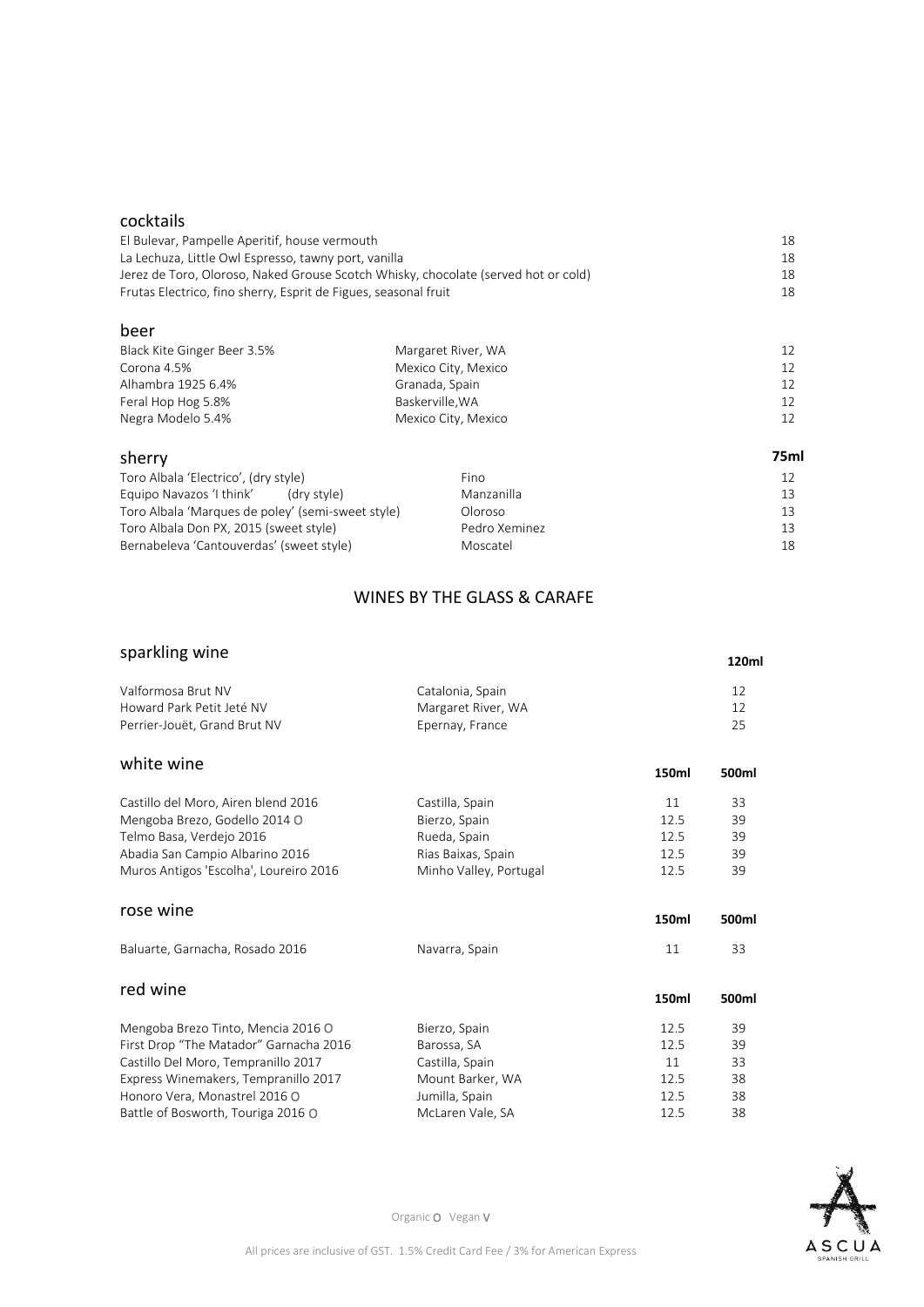#### WINES BY THE BOTTLE

# spanish wine & spanish varietal

| cava<br>Sparkling                                                                                            |                                                                                      | 750ml                |
|--------------------------------------------------------------------------------------------------------------|--------------------------------------------------------------------------------------|----------------------|
| Valformosa Brut NV<br>Segura Brut Reserva, 2014                                                              | Catalonia, Spain<br>Catalonia, Spain                                                 | 64<br>77             |
| airen & blend<br>sauvignon style white wine                                                                  |                                                                                      | 750ml                |
| Castillo del Moro, 2016                                                                                      | Castilla, Spain                                                                      | 48                   |
| godello & blend<br>pinot grigio/chardonnay style                                                             |                                                                                      | 750ml                |
| Mengoba Brezo, 2014 O<br>Algueira's Fernando Gonzales, 2016 O                                                | Bierzo, Spain<br>Ribeira Sacra, Spain                                                | 62<br>74             |
| verdejo<br>sauvignon style white wine                                                                        |                                                                                      | 750ml                |
| Telmo Basa, 2016<br>Martinsancho, 2016 O                                                                     | Rueda, Spain<br>Rueda, Spain                                                         | 62<br>69             |
| albarino<br>Riesling style                                                                                   |                                                                                      | 750ml                |
| Castel de Bouza 'Castel' 2013<br>Zarate, 2016<br>Abadia San Campio 2016<br>Bodega Castro Martin 'Sobre Lias' | Rias Baixas, Spain<br>Rias Baixas, Spain<br>Rias Baixas, Spain<br>Rias Baixas, Spain | 72<br>82<br>62<br>74 |
| viura & blend<br>Full bodied style                                                                           |                                                                                      | 750ml                |
| Valenciso, 2016                                                                                              | Rioja, Spain                                                                         | 114                  |
| loureiro blend<br>Riesling style                                                                             |                                                                                      | 750ml                |
| Muros Antigos 'Escolha', 2015                                                                                | Minho Valley, Portugal                                                               | 62                   |
| rosado<br>Rose Wine                                                                                          |                                                                                      | 750ml                |
| Baluarte, Garnacha, 2016<br>Brezo 'La vie en rose' 2015 O                                                    | Navarra, Spain<br>Castilla Y Leon, Spain                                             | 48<br>74             |

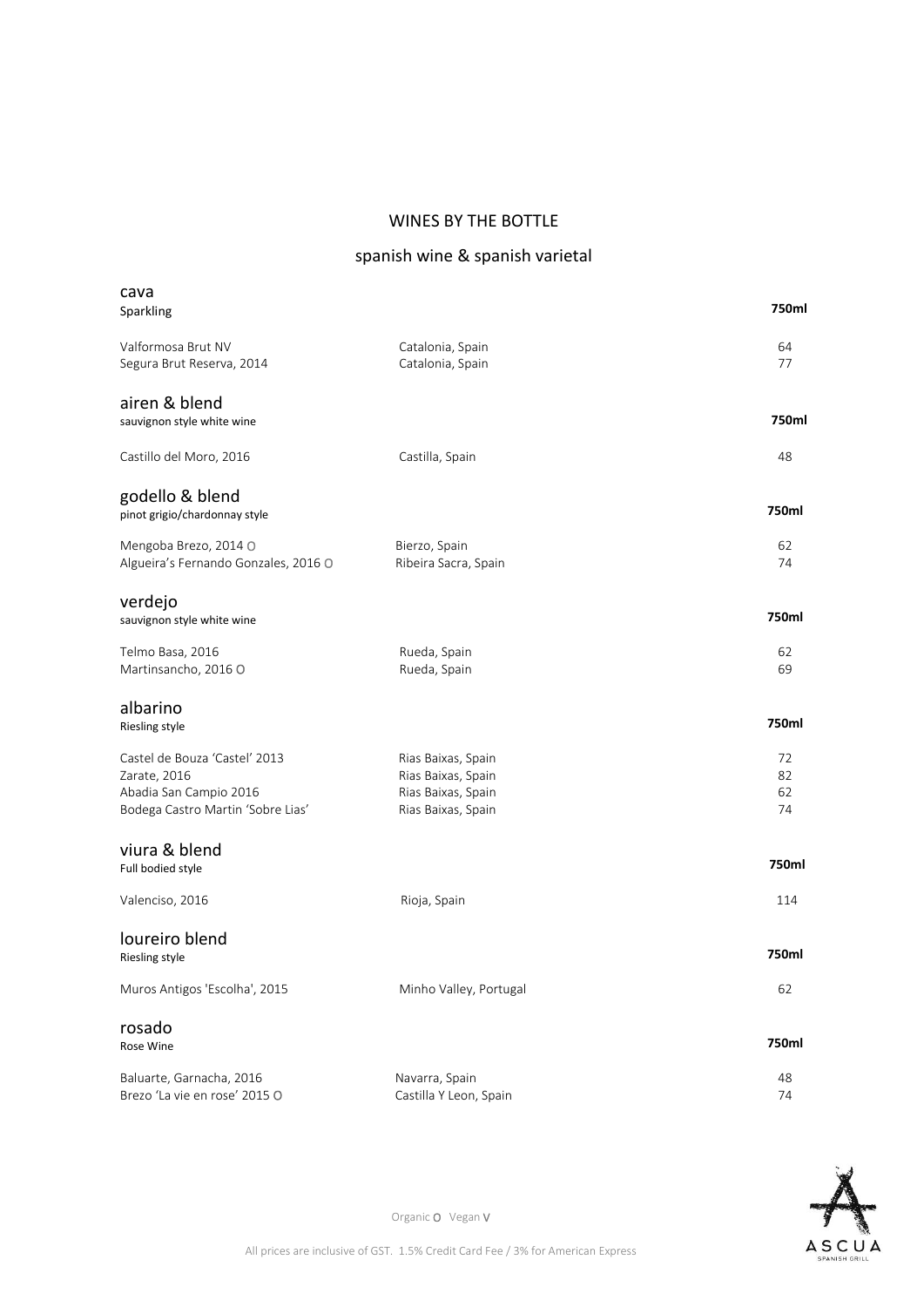#### mencia

#### **750ml**

| pinot noir style                          |                         | 750ml |
|-------------------------------------------|-------------------------|-------|
| Valdesil Carballo, 2011                   | Valdeoras, Spain        | 94    |
| Mengoba Brezo Tinto, 2016 O               | Bierzo, Spain           | 62    |
| garnacha & monastrel<br>pinot noir style  |                         | 750ml |
|                                           |                         |       |
| Bernabeleva Garnacha 2015 O               | Castilla Y Leon, Spain  | 68    |
| Ravensworth Bryan Martin, 2017 O          | Canberra, ACT           | 75    |
| Maestro Tejero El Marciano, 2016 O        | Madrid, Spain           | 85    |
| Godina 2016 O                             | Aragon, Spain           | 95    |
| First Drop "The Matador"                  | Barossa, SA             | 62    |
| La Atalaya del Camino, 2015               | Almansa, Spain          | 135   |
| Maestro Tejero Vina Almate 2012           | Castilla Y Leon, Spain  | 150   |
| carignan                                  |                         | 750ml |
| light red                                 |                         |       |
| El Wanderer 2011                          | Catalunya, Spain        | 115   |
| listran negro & monastrel                 |                         |       |
| Full bodied red                           |                         | 750ml |
| Suertes del Marqués La Solana 2014 O      | Canary Islands, Spain   | 105   |
| Suertes del Marqués El Ciruelo 2014       | Canary Islands, Spain   | 185   |
| Honoro Vera, Monastrel 2016 O             | Jumilla, Spain          | 62    |
| tempranillo & blend                       |                         | 750ml |
| S.C Pannell 'Dead End' 2016               | McLaren Vale, SA        | 68    |
| Express Winemakers, 2016                  | Mount Barker, WA        | 62    |
| Castillo Del Moro, Tempranillo 2017       | Castilla, Spain         | 48    |
| Ministry of Cloud, 2017                   | McLaren Vale, SA        | 72    |
| Flor de Castro, 2015                      | Douro, Portugal         | 62    |
| La Violetta 'Almirante y Obifpo' 2015 O   | Geographe Bay, WA       | 125   |
| La Maldision Tinto Para Beber 2014 O      | Madrid, Spain           | 62    |
| Flores de Callejo 2016                    | Ribera del Duoro, Spain | 79    |
| Laderas de Cabama 2013 O, V               | La Rioja Alta, Spain    | 90    |
| Alejandro Fernandez Granja Seleccion 2002 | Rioja, Spain            | 150   |
| Pesquera Reserva 2012                     | Ribera Del Duero, Spain | 175   |
| Rioja Reserva 10 Anos Despues 2007        | Rioja, Spain            | 195   |

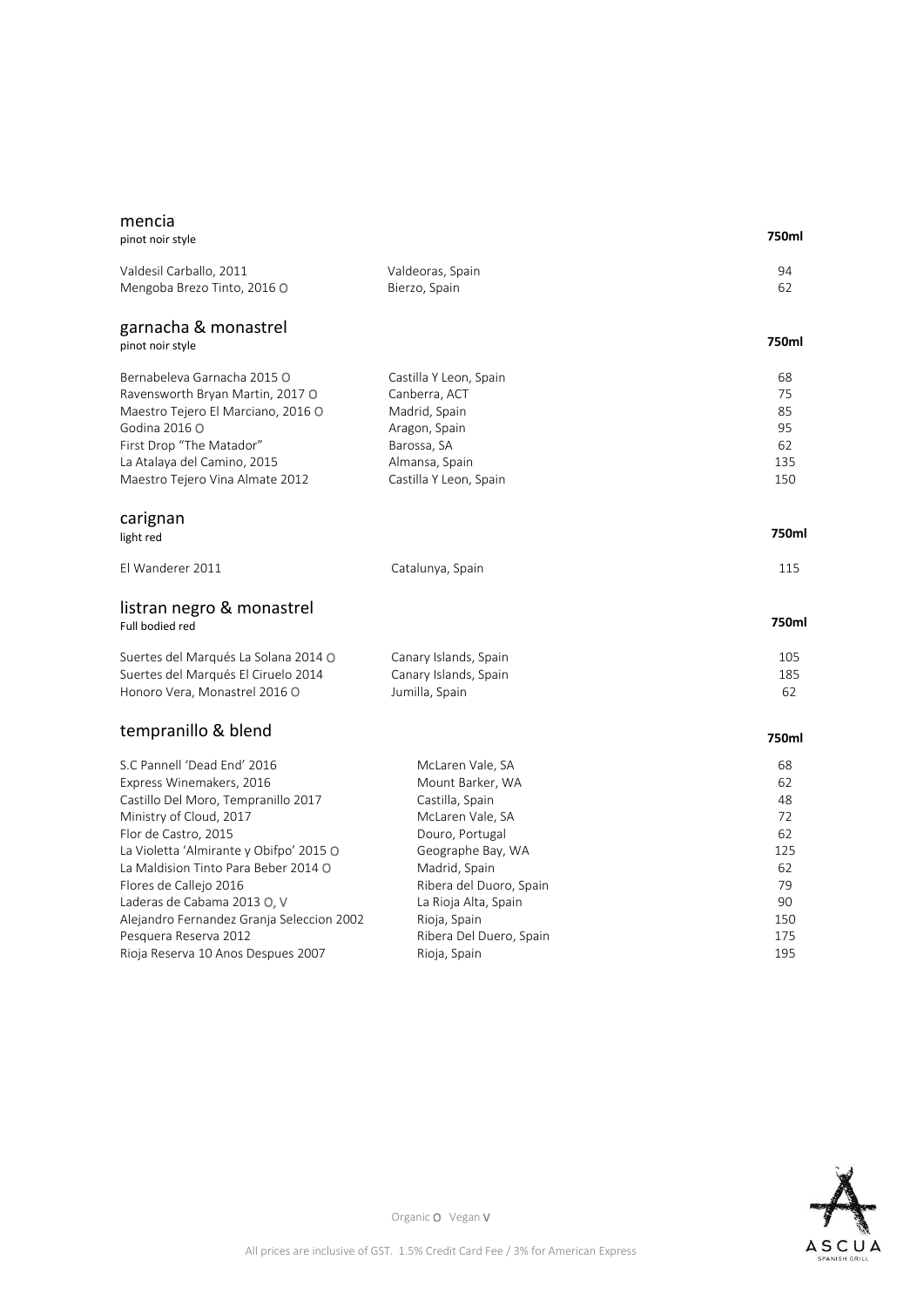#### malbec

#### **750ml**

| Jed 'Limited Release' 2014          | Mendoza, Argentina    | 85    |
|-------------------------------------|-----------------------|-------|
| Tripe.Iscariot,'Marow', 2016        | Margaret River, WA    | 92    |
| Xanadu Stevens Road, 2014           | Margaret River, WA    | 115   |
| touriga national                    |                       |       |
| Cabernet sauvignon style            |                       | 750ml |
| L.A.S Vino Pirate Blend             | Margaret River, WA    | 145   |
| Preto Tinto Fianca La Silvera, 2007 | Tierra de Leon, Spain | 125   |
| Battle of Bosworth, 2016 O          | McLaren Vale, SA      | 62    |
|                                     |                       |       |

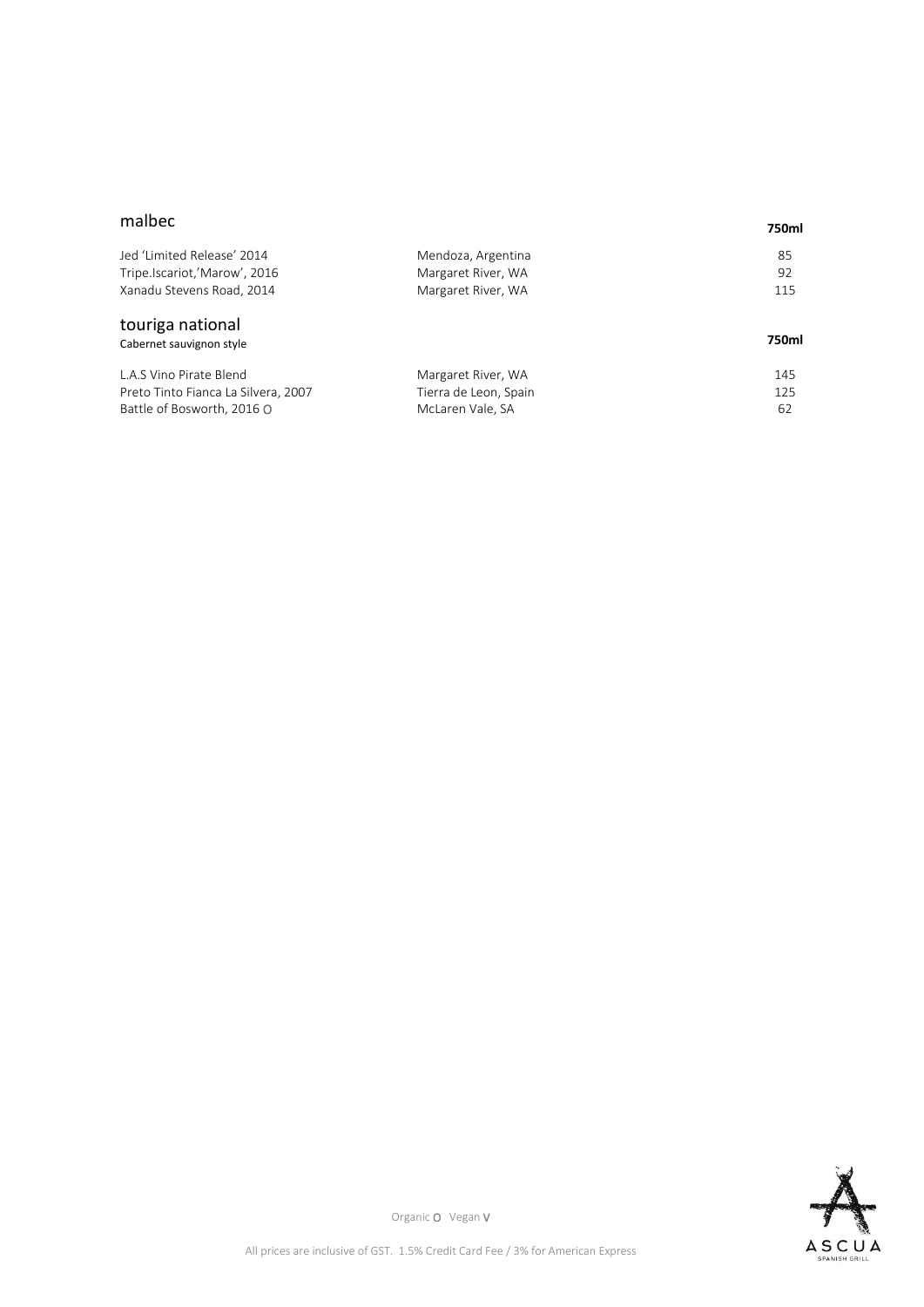#### australian & others

## champagne & sparkling wine

### **750ml**

| Xabregas, Methode Traditionelle      | Margaret River, WA  | 78    |
|--------------------------------------|---------------------|-------|
| R de Ruinart Brut                    | Epernay, France     | 185   |
| <b>Ruinart Rose</b>                  | Epernay, France     | 270   |
| Valformosa Brut NV                   | Catalonia, Spain    | 64    |
| Howard Park Petit Jeté NV            | Margaret River, WA  | 64    |
| Perrier-Jouët, Grand Brut NV         | Epernay, France     | 150   |
| riesling                             |                     | 750ml |
|                                      |                     |       |
| Galafrey Riesling, 2016              | Mount Barker, WA    | 60    |
| Leeuwin Estate 'Art Series' 2016     | Margaret, River, WA | 62    |
| La Violetta 'Das Sakrileg' 2016 O, V | Mount Barker, WA    | 76    |
| chardonnay                           |                     | 750ml |
| Mont Tout 2015 O                     | Margaret River, WA  | 68    |
| Voyager Estate 'Girt by Sea' 2016    | Margaret River, WA  | 60    |
| Leeuwin Estate Prelude, 2016         | Margaret River, WA  | 78    |
| Singlefile Family Reserve, 2017      | Denmark, WA         | 98    |
| Flowstone Queen of Earth 2014        | Margaret River, WA  | 119   |
|                                      |                     |       |
| sauvignon blanc & blends             |                     | 750ml |
| Singlefile Fume Blanc 2015           | Pemberton, WA       | 68    |
| Thompson Estate 2016                 | Margaret River, WA  | 65    |
| Pierro, LTC SBS 2017                 | Margaret River, WA  | 84    |
| Fraser Gallop 'Parterre' 2016        | Margaret River, WA  | 74    |
| rose wine                            |                     | 750ml |
|                                      |                     |       |
| Express Winemaker Grenache 2017      | Margaret River, WA  | 50    |
| Geyer 2017 O, V                      | Barossa Valley, SA  | 55    |
| pinot noir                           |                     | 750ml |
| Abbey Creek Pinot Noir 2015          | Porongurup, WA      | 68    |
| Between Five Bells 2017 O            | Geelong, VIC        | 60    |
| Galafrey Pinot Noir 2017             | Mount Barker, WA    | 86    |
| Farr Rising, 2016                    | Geelong, VIC        | 115   |
| Quartz Reef 'Bendigo' 2014           | Central Otago, NZ   | 155   |
| Mount Mary 2011                      | Lilydale, VIC       | 245   |